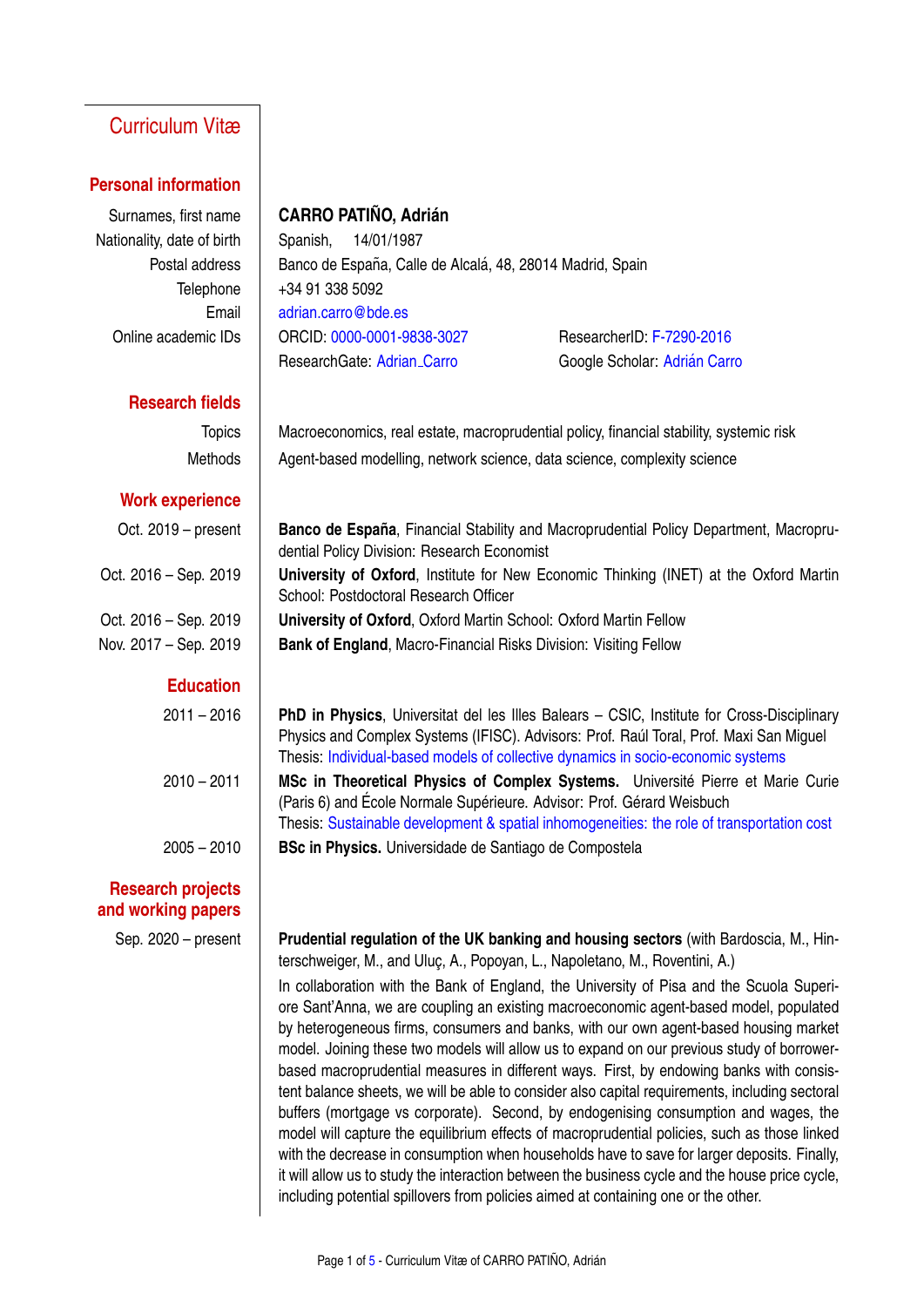#### Feb. 2020 – present **Systemic risk in the Spanish interbank network** (with Stupariu, P.)

We consider two extensions of an existing dynamical model of financial contagion in interbank markets via the credit quality channel (Battiston et al, 2012). This model focuses on the increase of the probability of default of banks directly affected by some external shock, which leads to an increase in the expected loss of the credit portfolio of their creditors. This, in turn, produces a deterioration of the equity (net worth) of these creditors and an increase of their own probability of default, which sets on a new round of financial contagion. This iterative process continues until a fixed point is reached, which can be proved to maximise individual and total equity values. As opposed to the original model, characterised by a linear transmission of shocks, and to later extensions, which considered only nonlinear functional forms unrelated to the bank's characteristics, we propose here a nonlinear functional form akin to a logistic function with a threshold dependent on the bank's initial capital ratio. In this way, for a given relative equity loss, banks with a lower capital ratio will see their probability of default increase more than better capitalised banks. Furthermore, in order to model the incomplete information that banks have about the internal state of their counterparties, we introduce uncertainty in each bank's assessment of the probability of default of its borrowers. Using data from the official credit register of the Bank of Spain, we find that the effects of uncertainty are most important around levels of stress for which the system switches from stability to instability. Thus, taking uncertainty into account becomes relevant precisely at the point when policy decisions need to be made.

Nov. 2017 – present **Macroprudential policy in an agent-based model of the UK housing market** (with Hinterschweiger, M., Uluc, A. and Farmer, J. D.)

> In collaboration with the Bank of England, we have been developing an agent-based model of the UK housing market to study the impact of macroprudential policies on key housing market indicators. This approach enables us to tackle the heterogeneity in this market by modelling the individual behaviour and interactions of first-time buyers, home owners, buy-tolet investors, and renters from the bottom up, and observe the resulting aggregate dynamics in the property, rental and credit markets. The model is calibrated using a large selection of micro-data, including data from the leading UK real estate online search engine as well as loan-level regulatory data. We perform a series of comparative statics exercises to investigate the impact of (i) a hard loan-to-value limit, and (ii) a soft loan-to-income limit, allowing for a limited share of unconstrained new mortgages. We find that, first, housing policies tend to mitigate the house price cycle by reducing credit availability and therefore leverage. Second, a policy targeting a specific risk measure may also affect other risk metrics, necessitating a careful calibration of the policy to achieve a given reduction in risk. Third, policies targeting the owner-occupier housing market can spill over to the rental sector, as a compositional shift in home ownership from owner-occupiers to buy-to-let investors affects the supply of and demand for rental properties.

#### **Publications**

Peer-reviewed journals (10)

[Journal Citation Reports, 2017; Scimago Journal Rank, 2017] Glavatskiy, K. S., Prokopenko, M., Carro, A., Ormerod, P., Harré, M. (2021). Explaining [herding and volatility in the cyclical price dynamics of urban housing markets using a large](https://doi.org/10.1007/s43546-021-00077-2)scale agent-based model. *[SN Business & Economics, 1](https://doi.org/10.1007/s43546-021-00077-2)*(76)

[Yang, J., Carro, A. \(2020\). Two tales of complex system analysis: MaxEnt and agent-based](https://doi.org/10.1140/epjst/e2020-900137-x) modeling. *[The European Physical Journal Special Topics, 229](https://doi.org/10.1140/epjst/e2020-900137-x)*, 1623-1643

[Impact Factor: 2.210; Rank: 2nd quartile journal in miscellaneous physics and astronomy]

Artime, O., Carro, A., Fernández-Peralta, A., Ramasco, J. J., San Miguel, M., Toral, R. [\(2019\). Herding and idiosyncratic choices: Nonlinearity and aging-induced transitions in the](https://doi.org/10.1016/j.crhy.2019.05.003) noisy voter model. *[Comptes Rendus Physique, 20](https://doi.org/10.1016/j.crhy.2019.05.003)*(6), 262

[Impact Factor: 2.892; Rank: 1st quartile journal in miscellaneous physics and astronomy]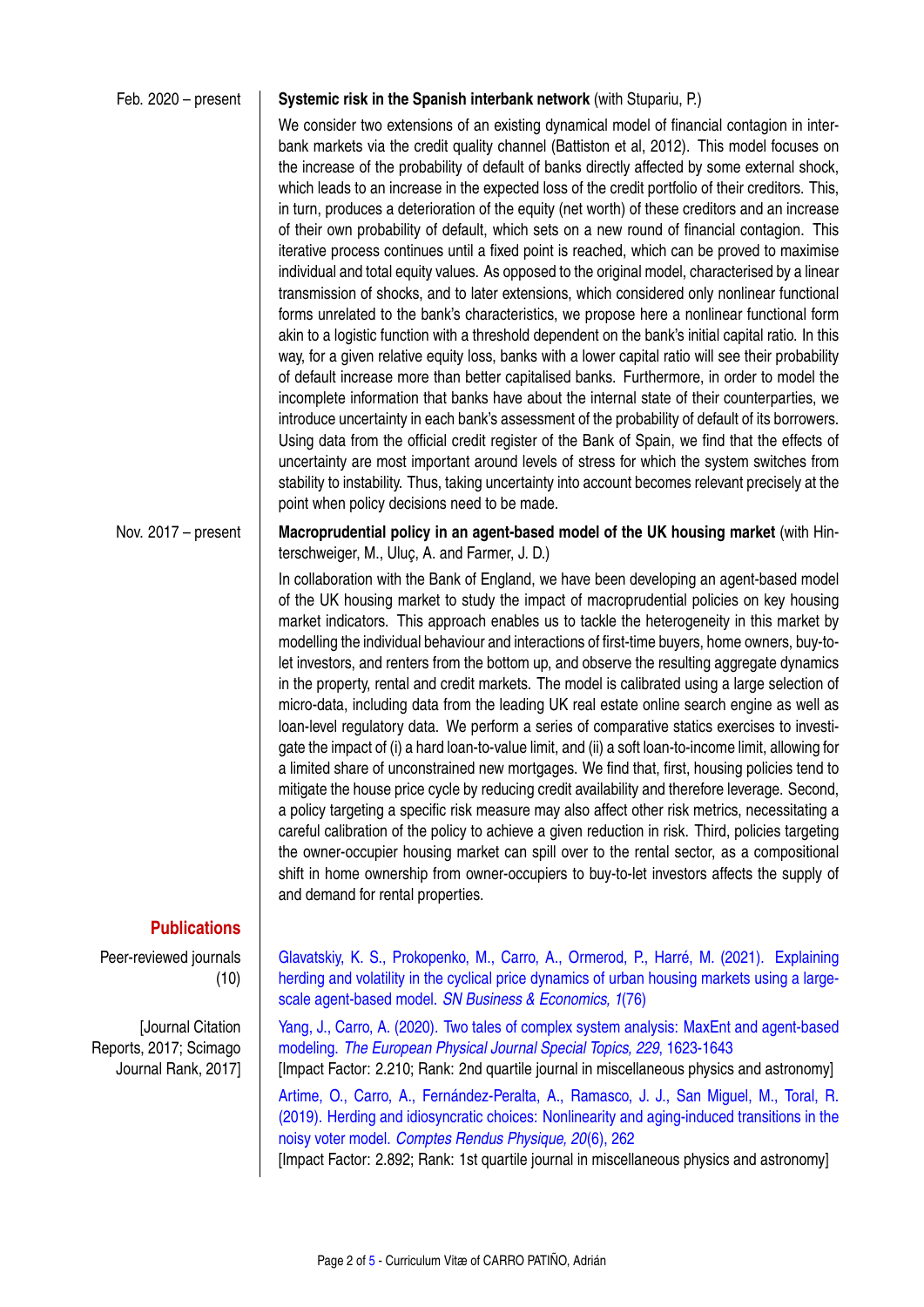|                                                | Fernández-Peralta, A., Toral, R., Carro, A., San Miguel, M. (2018). Stochastic pair approxi-<br>mation treatment of the noisy voter model. New Journal of Physics, 20, 103045<br>[Impact Factor: 3.579; Rank: 1st quartile journal in miscellaneous physics and astronomy]                                                                               |  |  |  |
|------------------------------------------------|----------------------------------------------------------------------------------------------------------------------------------------------------------------------------------------------------------------------------------------------------------------------------------------------------------------------------------------------------------|--|--|--|
|                                                | Fernández-Peralta, A., Toral, R., Carro, A., San Miguel, M. (2018). Analytical and numerical<br>study of the non-linear noisy voter model on complex networks. Chaos: An Interdisciplinary<br>Journal of Nonlinear Science, 28, 075516<br>[Impact Factor: 2.415; Rank: 18th journal in statistical and nonlinear physics]                                |  |  |  |
|                                                | Carro, A., Toral, R., San Miguel, M. (2016). Coupled dynamics of node and link states in<br>complex networks: A model for language competition. New Journal of Physics, 18, 113056<br>[Impact Factor: 3.579; Rank: 1st quartile journal in miscellaneous physics and astronomy]                                                                          |  |  |  |
|                                                | Carro, A., Toral, R., San Miguel, M., (2016). The noisy voter model on complex networks.<br>Scientific Reports, 6, 24775<br>[Impact Factor: 4.122; Rank: 5th journal in multidisciplinary science]                                                                                                                                                       |  |  |  |
|                                                | Carro, A., Toral, R., San Miguel, M. (2015). Markets, Herding and Response to External<br>Information. PLoS ONE, 10(7), e0133287<br>[Impact Factor: 2.766; Rank: 1st quartile journal in agricultural and biological sciences]                                                                                                                           |  |  |  |
|                                                | Carro, A., Vazquez, F., Toral, R., San Miguel, M. (2014). Fragmentation transition in a coe-<br>volving network with link-state dynamics. Physical Review E, 89(6), 062802<br>[Impact Factor: 2.284; Rank: 9th journal in statistical and nonlinear physics]                                                                                             |  |  |  |
|                                                | Carro, A., Toral, R., San Miguel, M. (2013). The role of noise and initial conditions in the<br>asymptotic solution of a bounded confidence, continuous-opinion model. Journal of Statisti-<br>cal Physics, 151(1-2), 131-149<br>[Impact Factor: 1.496; Rank: 10th journal in statistical and nonlinear physics]                                         |  |  |  |
| Peer-reviewed<br>conference proceedings<br>(1) | Taghawi-Nejad, D., Tanin, R. H., Del Rio Chanona, M. R., Carro, A., Farmer, J. D., Heinrich,<br>T., Sabuco, J., Straka, M. J. (2017). ABCE: A python library for economic agent-based<br>modeling. International Conference on Social Informatics, 17-30                                                                                                 |  |  |  |
| <b>Policy briefs and</b><br>technical reports  |                                                                                                                                                                                                                                                                                                                                                          |  |  |  |
|                                                | Lord, A., Dunning, R., Dockerill, B., Burgess, G., Carro, A., Crook, T., Watkins, C., White-<br>head, C. (2018). The Incidence, Value and Delivery of Planning Obligations and Community<br>Infrastructure Levy in England in 2016-17. Ministry of Housing, Communities and Local<br>Government                                                          |  |  |  |
| <b>Conferences and</b><br>workshops            |                                                                                                                                                                                                                                                                                                                                                          |  |  |  |
| Jun. 2019                                      | WEHIA'19, 24th Workshop on Economic Science with Heterogeneous Interacting<br>Agents, City, University of London, UK. Talk: The impact of transport infrastructure on<br>housing markets: An agent-based modelling approach                                                                                                                              |  |  |  |
| Jun. 2018                                      | Seminar at the OECD, Paris, France. Invited seminar: Agent-based modelling for public<br>policy: A housing market example                                                                                                                                                                                                                                |  |  |  |
| Jun. 2018                                      | Oxford Summer School on Economic Networks, University of Oxford, UK. Invited lec-                                                                                                                                                                                                                                                                        |  |  |  |
| Jun. 2018                                      | ture: Network structure in simple agent-based models: analytical approaches<br>Modelling Complex Urban Environments, University of Waterloo, Canada. Invited lec-<br>ture: Emergence of boom and bust cycles in an agent-based model of the housing market.<br>Talk: The impact of transport infrastructure on housing markets: An agent-based modelling |  |  |  |
| Sep. 2017                                      | approach<br>Heterogeneous Agents and Agent-based Modelling: The Intersection of Policy and<br>Research, Department of the Treasury, Washington, D.C., USA. Organised by the Office<br>of Financial Research (OFR), Brandeis University, and the Bank of England.                                                                                         |  |  |  |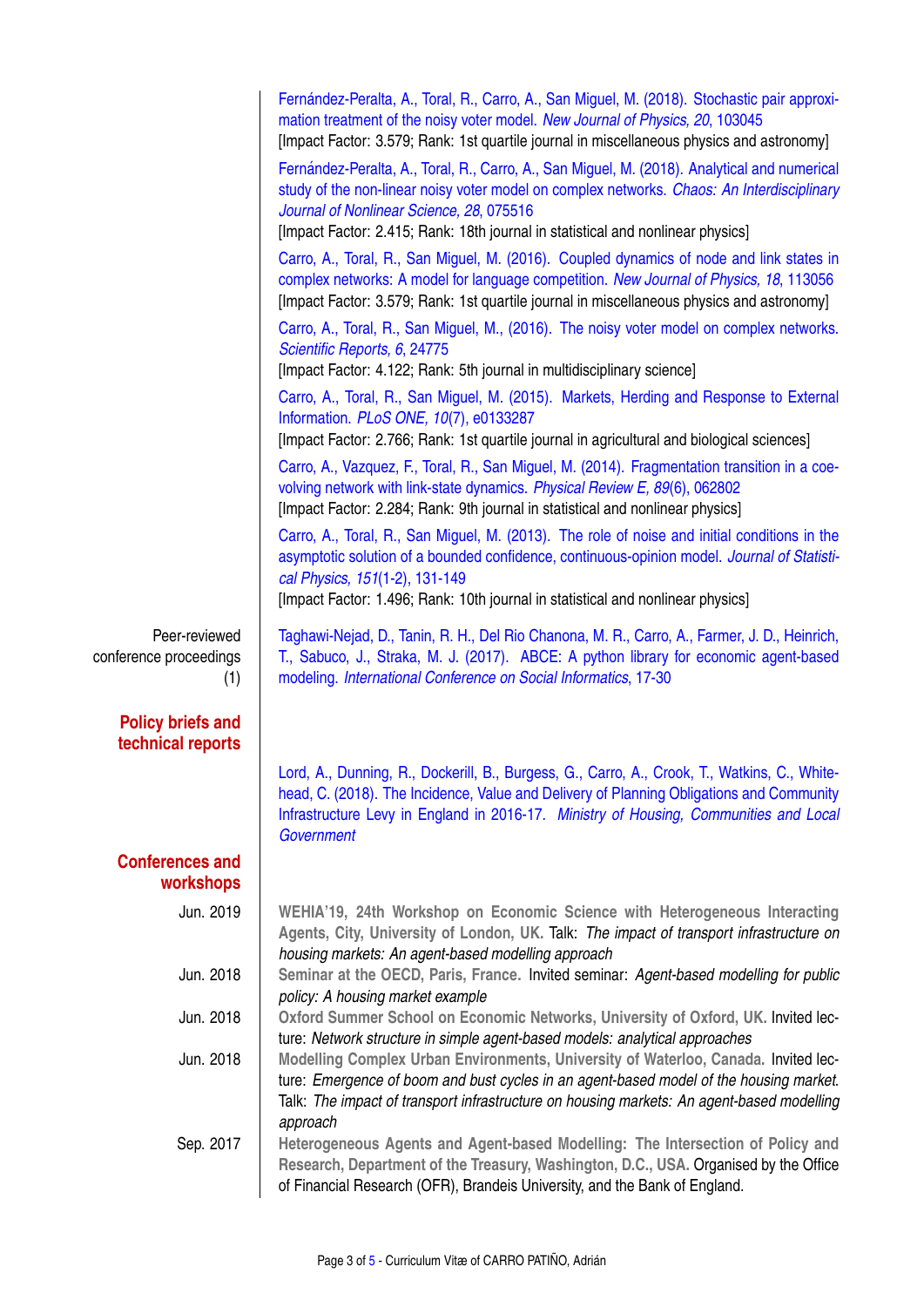| Sep. 2017                                      | Course on agent-based modelling for policy (within the "10 years from the crash" pro-<br>gramme), London, UK. Invited talk: Agent-based modelling for policy design: two housing                                                                                 |  |  |
|------------------------------------------------|------------------------------------------------------------------------------------------------------------------------------------------------------------------------------------------------------------------------------------------------------------------|--|--|
| Jul. 2017                                      | market examples<br>Urban Analytics Data Dive, Alan Turing Institute, London, UK. Team awarded second                                                                                                                                                             |  |  |
|                                                | place for the challenge "Where could we build more houses?"                                                                                                                                                                                                      |  |  |
| Feb. 2017                                      | Seminar at the Financial Computing & Analytics group, UCL, London, UK. Invited talk:<br>Herding behaviour and financial markets: the role of topology and external information                                                                                   |  |  |
| Jan. 2017                                      | Industrial and Infrastructure Strategy post Brexit: Understanding the Issues and Man-<br>aging the Risks and Uncertainty, London, UK. Invited talk: Using agent-based modelling<br>to evaluate the benefits of infrastructure systems                            |  |  |
| Sep. 2016                                      | CCS'16, Conference on Complex Systems, Amsterdam, The Netherlands. Talk: The<br>noisy voter model on complex networks. Talk: Coupled dynamics of node and link states: A<br>model for language competition                                                       |  |  |
| Sep. 2015                                      | EC2015, Econophysics Colloquium, Prague, Czech Republic. Talk: Network effects on<br>an agent-based market model with herding behavior                                                                                                                           |  |  |
| Jun. 2015                                      | IC2S2, International Conference on Computational Social Science, Helsinki, Finland.<br>Poster: Markets, herding and response to external information. Poster: Coupled dynamics<br>of node and link states: a model for language competition                      |  |  |
| Jun. 2013                                      | WEHIA'13, 18th Workshop on Economic Science with Heterogeneous Interacting<br>Agents, Reykjavík University, Iceland. Poster: Network effects on the local and dynamic<br>properties of an agent-based herding model                                              |  |  |
| Jun. 2012                                      | WEHIA'12, 17th Workshop on Economic Science with Heterogeneous Interacting<br>Agents, University of Pantheon-Assas Paris II, Paris, France. Talk: Stochastic reso-<br>nance and diversity in an agent-based herding model                                        |  |  |
| Between 2011 and 2017                          | Apart from these, I also presented 8 posters, 9 talks, and 1 invited talk at 12 other national<br>and international conferences and 4 summer schools (details available upon request)                                                                            |  |  |
| <b>Honours and awards</b>                      |                                                                                                                                                                                                                                                                  |  |  |
| $2012 - 2016$<br>$2009 - 2010$                 | Scholarship of the Training Programme for Academic Staff (FPU). Funded by: Ministry<br>of Education of Spain. Scholarship number: AP2012-0547. Personally awarded.<br>Undergraduate Research Fellowship. Funded by: Ministry of Education of Spain. Person-      |  |  |
|                                                | ally awarded.                                                                                                                                                                                                                                                    |  |  |
| <b>Research visits</b>                         |                                                                                                                                                                                                                                                                  |  |  |
| Jan. - Feb. 2019<br>Jan. - Feb. 2018           | University of Sydney, Centre for Complex Systems. Host: Prof. Mikhail Prokopenko<br>University of Cape Town, African Institute of Financial Markets and Risk Management<br>(AIFMRM). Host: Dr. Co-Pierre Georg                                                   |  |  |
| Apr. - Jun. 2016                               | University of Oxford, Institute for New Economic Thinking (INET) at the Oxford Martin<br>School. Host: Prof. Doyne Farmer                                                                                                                                        |  |  |
| <b>Other professional</b><br><b>activities</b> |                                                                                                                                                                                                                                                                  |  |  |
| Teaching experience                            | Teaching Assistant for Statistical Mechanics (4th year undergraduate level), Universitat de<br>les Illes Balears, Spain.                                                                                                                                         |  |  |
|                                                | Supervision of 4 students on different undergraduate and postgraduate research projects,<br>University of Oxford, UK.                                                                                                                                            |  |  |
| Refereeing                                     | Advances in Complex Systems, Environment and Planning B - Urban Analytics and City<br>Science, Journal of Statistical Mechanics: Theory and Experiment, Language Dynamics<br>and Change, Physica A, SocInfo2017 - International Conference on Social Informatics |  |  |
| Conference organisation                        | Co-organiser of the workshop "Young Researchers at the Crossroads" (2017), linked to the<br>conference "Crossroads in Complex Systems", Universitat de les Illes Balears, Spain.                                                                                 |  |  |